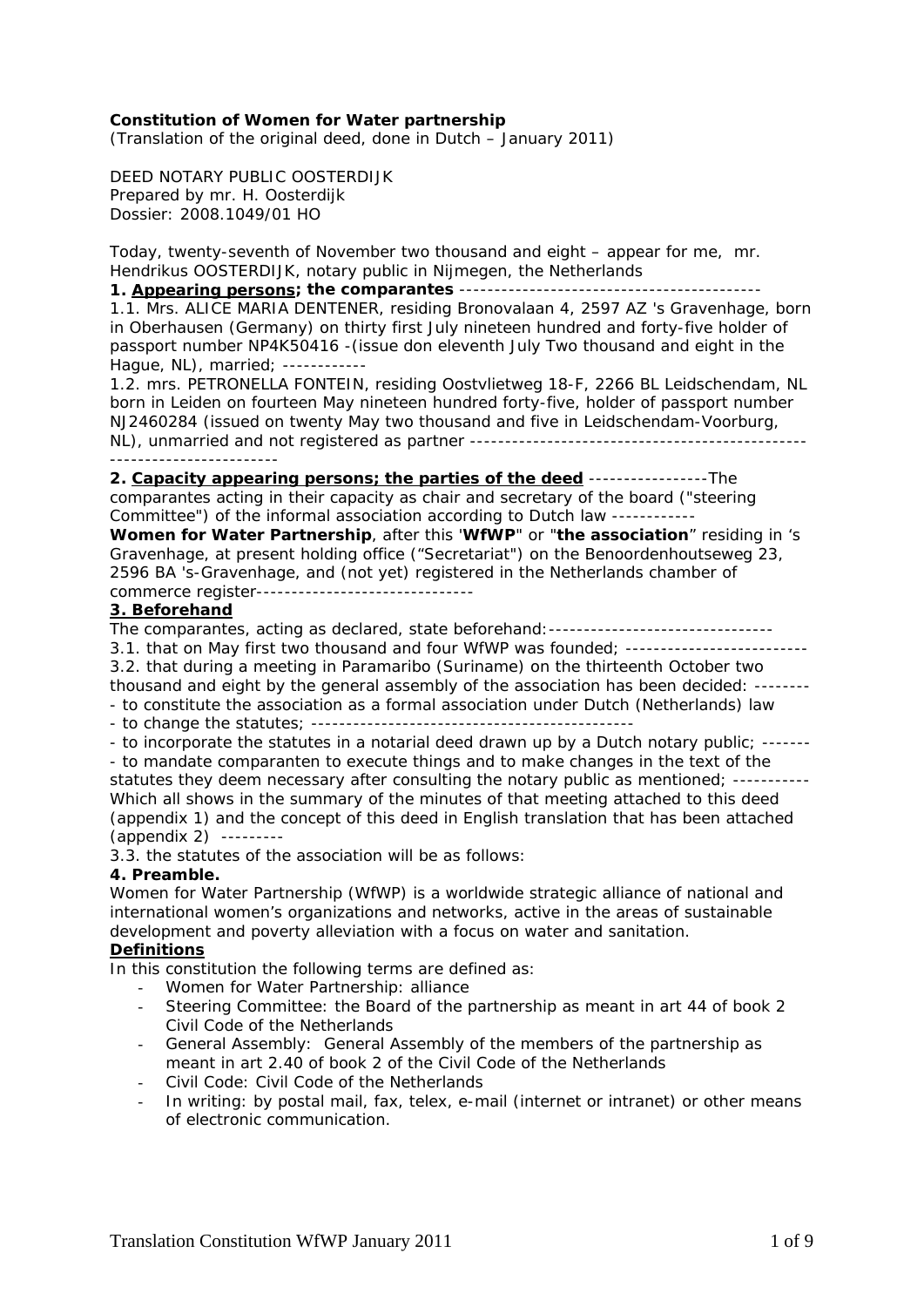### **Name, seat and applicable law**

### Art. 1

- 1.1.The partnership is named as follows: Women for Water Partnership
- 1.2.The seat of the partnership is The Hague, The Netherlands
- 1.3.Dutch law is applicable for the partnership WfWP and its constitution.

## **Objective**

Art. 2

2.1 The objective of the partnership is to advance internationally agreed principles for Integrated Water Resources Management, inclusive of sanitation.

2.2 The partnership strives for realising this objective by:

- Enabling the exchange of knowledge and expertise through its international network
- Facilitation of the development of demand driven projects at local level
- Advocating full and equal participation of women and their organizations
- Stimulating women's empowerment, local ownership and property rights
- Promoting equity mainstreaming at all levels
- Facilitate access for its members to resources to support their work

# **Bodies**

Art. 3

The partnership has the following bodies:

- 3.1 The General Assembly, that is the highest body in the partnership and consists of the delegates of the members (one delegate per member)
- 3.2 The Board (Steering committee: see article 13.1)
- 3.3 The Secretariat in charge of the actual execution and coordination of the activities of the partnership.

### **Membership**

Article 4

4.1 The partnership strives for a well-balanced geographic spread of its members. The General Assembly in deciding about the acceptance of new members, takes this factor into consideration.

4.2 Members of the partnership can only be legal entities according to the law of the country where they are seated, and/ or organizations (formal and informal) comparable with legal entities according to Dutch law. Natural persons/ individuals (themselves) cannot become members.

4.3 Membership is open for those legal entities that endorse the objective of the partnership and abide by the following criteria:

- Willing to disseminate the objective of the partnership and to assist in realising those
- Be a non-profit/not for profit organization, group or network, demonstrating of having existed for more than two years
- Working directly or indirectly at grass-root level being a Community Based Organisation, Non Governmental Organization or an (inter)national or regional network/umbrella organization
- not involved in any way in proselytising or political (party) propaganda
- Be an organization falling into one or more of the following categories:
	- + Women's organizations occupying themselves demonstrably and structurally with activities in the field of sustainable development, improvement of livelihoods and poverty alleviation

+ Women's organizations enhancing the interests of women and organizing structural activities for women

+ Civil society organizations having a proven gender focus and engaging themselves structurally in the fields of sustainable development working with directly involved people (participatory approach)

- able and willing to communicate in English as the official language
- have direct or indirect access to Internet.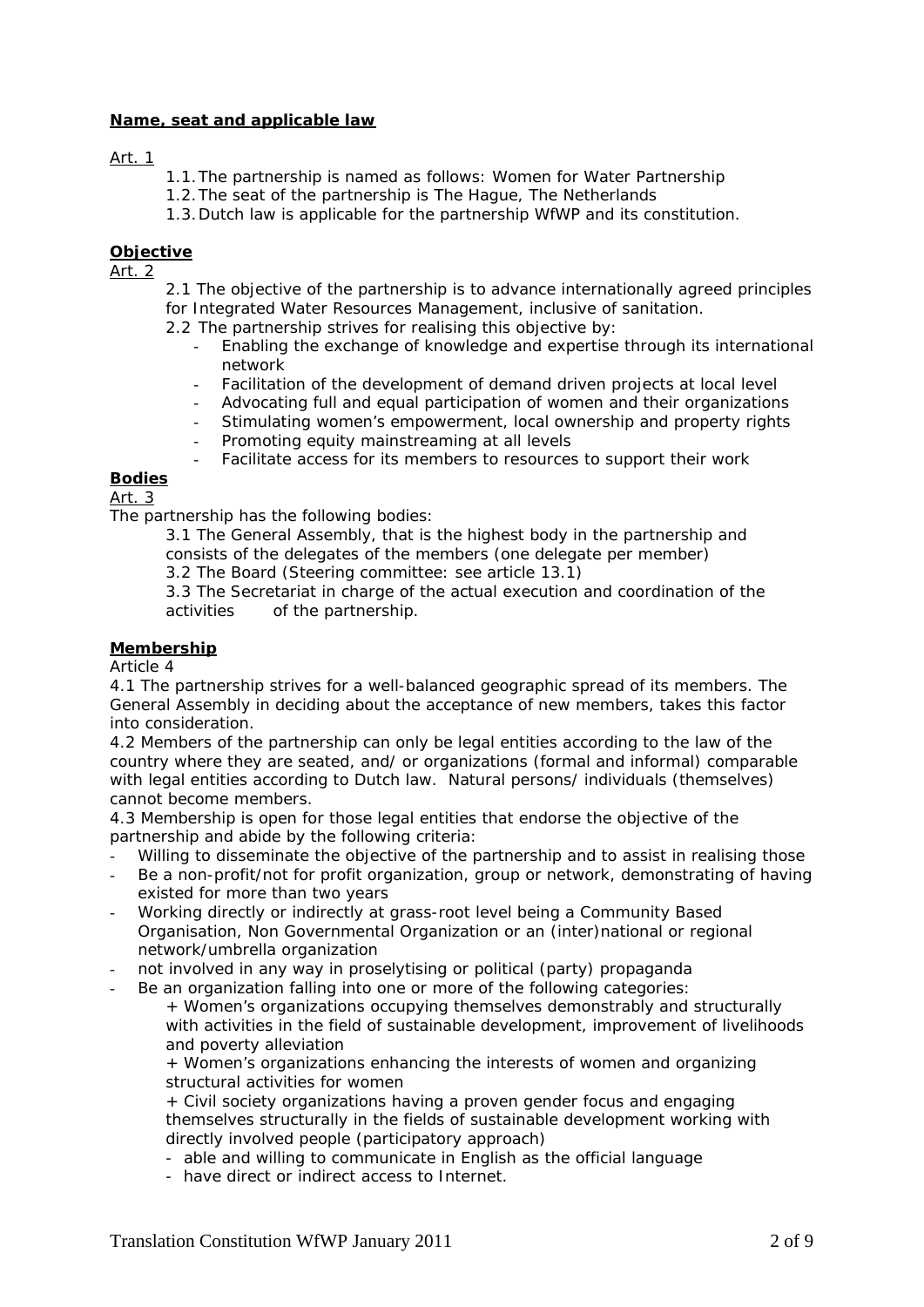- 4.4 The General Assembly can set further rules in the bye-laws concerning the request for membership, means of verification and assessment of the membership application and the admission as member
- 4.5 The Steering committee will approve admission as a member. The General Assembly has to approve this decision of the Steering committee in its next meeting. The membership will only officially become operative after this endorsement.
- 4.6 The Honorary Secretary will keep an accurate register of the membership.
- 4.7 The membership of the partnership is not transferable nor can it be obtained by merger or by dividing legal entities.

### **Rights and obligations of the members**

### Art 5.

Apart from rights and obligations mentioned in this constitution, a member has rights and obligations as written down and elaborated in the bye-laws of the partnership.

### **Discontinuation of membership**

### Art. 6

6.1 The membership is discontinued;

- a. When the member ceases to exist as a legal entity;
- b. By resignation of a member;
- c. By discontinuation by the partnership;
- d. By expulsion.

6.2 a. Resignation of the membership by the member can occur at all times. It occurs through a written notification to the Hon. Secretary. The Hon. Secretary is obligated to confirm, in writing, the reception of the notification within thirty days.

 6.2.b. A member can discontinue his membership with immediate effect within one month after he has received notice of the decision that the partnership is to be converted into another legal form or proposes to merge

6.3. The membership can be discontinued by the partnership at all times by the Steering committee, in accordance with a term of notice of at least two months, when the member, after being repeatedly urged in writing, has not completely complied with his obligations related to the partnership, or with the demands that are established by the articles for membership. Discontinuation by the Steering committee involves immediate termination of the membership. Discontinuation will always be submitted in writing and shall include the grounds for that decision. The following paragraph of this article concerning appeal against the decision of discontinuation by the Steering committee is of similar application

6.4. Expulsion from the partnership can only be pronounced when a member acts, or has acted, contrary to the articles, rules or decisions of the partnership or when the member in question infringes, or has infringed the partnership. Expulsion is done by the Steering committee, which will notify the member at the earliest possible time after the decision in writing and sent by registered post with acknowledge of receipt and shall include the grounds for expulsion. Within two months after receiving the notification the member in question has the right to appeal the decision with the General Assembly at its next meeting. The rights of the membership cannot be asserted during the period of appeal and pending the appeal.

6.5. When the membership ends in the course of the financial year, regardless reason or cause, the member will still have to settle existing/ contracted obligations with the partnership in consultation with the Steering committee. Accounts eventually placed at the disposal of the member by the partnership have to be paid back, unless the Steering committee decides otherwise. After ending its membership the member is not entitled to any of the assets of the partnership any more, nor is it responsible for any claims that may come afterwards. The member is also not allowed to use the logo of WfWP anymore or any other items belonging to the partnership.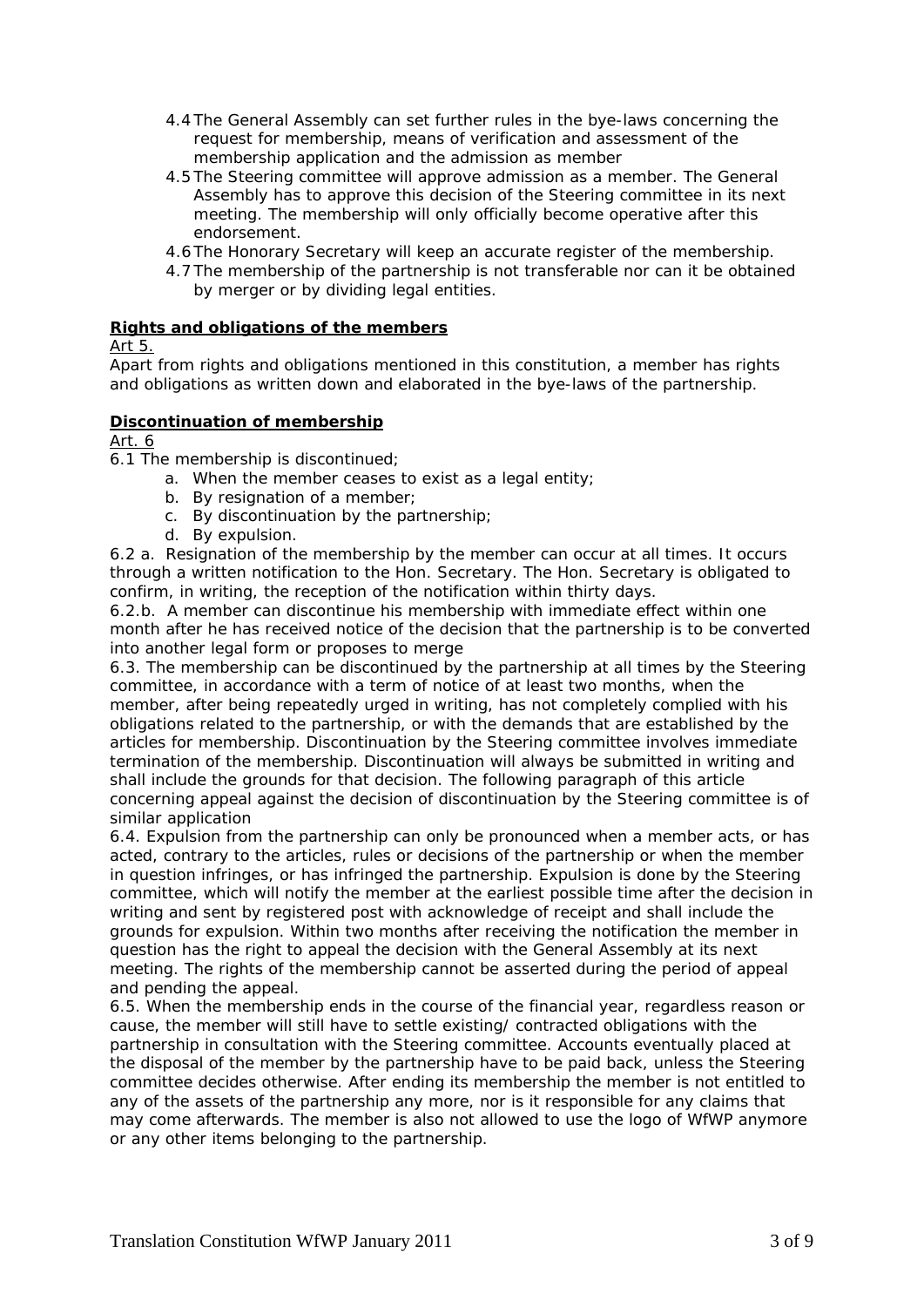## **General Assembly; constitution**

Art. 7

 7.1 The General Assembly (GA) of the partnership consists of the delegates of the members.

7.2 Every member has the right to appoint in writing one delegate and one deputy delegate.

### **Task and competences**

### Art. 8

The General Assembly is the highest body of the partnership and has in that capacity *inter alia* the task case quo the authority to:

- a. Appoint, suspend and discharge the members of the Steering committee
- b. approve the annual reports and the budget of the partnership
- c. Change the constitution of the partnership
- d. Draw up and change the bye-laws and other rules and regulations of the partnership
- e. Dissolve the partnership.
- f. decide in all policy and strategic matters of the partnership including the annual work plan of the partnership
- g. approve the admission of new members
- h. Be the body of appeal for members, concerning decisions of the Steering committee.

# **Meetings; Convening**

Article 9

- 9.1 The Steering committee will call the General Assembly in writing, with the observance of a term of at least six weeks.
- 9.2 Except for the annual meeting meant in article 21, meetings will be held as often as is deemed necessary by the Steering committee, and as often as it is requested, in writing and including the topics to be dealt with, by at least that number of members qualified to cast one tenth of the votes in the General Assembly, when all members are represented.
- 9.3After receiving the request as meant in 9.2, the Steering committee is obligated to call a meeting of the GA within a period of no more than two months. If the request for a meeting is not complied with within 4 months after receipt of the request, the requesters can then themselves call for a meeting in the similar way in which the Steering committee calls for the meeting.
- 9.4 Delegates or their deputies attend the meetings personally as much as possible. Meetings can also be held when delegates are in different locations, provided when using electronic means of communication, they can communicate with each other reliably as if they were together in a meeting
- 9.5 The draft agenda for the GA will be sent in time (not later than 6 weeks before the scheduled date of the meeting). Members can, within two weeks after the first draft agenda has been sent, sent a written request to the Steering committee asking to put subjects on the agenda. The final agenda will be send to members no later than fourteen days before the meeting.

### **Decision making; voting right**

Article 10

10.1.

a. Only members of the Steering committee and the delegates or deputy delegates have access to the GA, unless the GA decides otherwise for one or more meetings. Only the delegates have the right to vote in the GA. Therefore, they each have one vote. Each member can have his/her vote cast by another delegate or deputy delegate, empowered to do so in writing. Suspended members and suspended members of the Steering Committee have no access to the meeting with the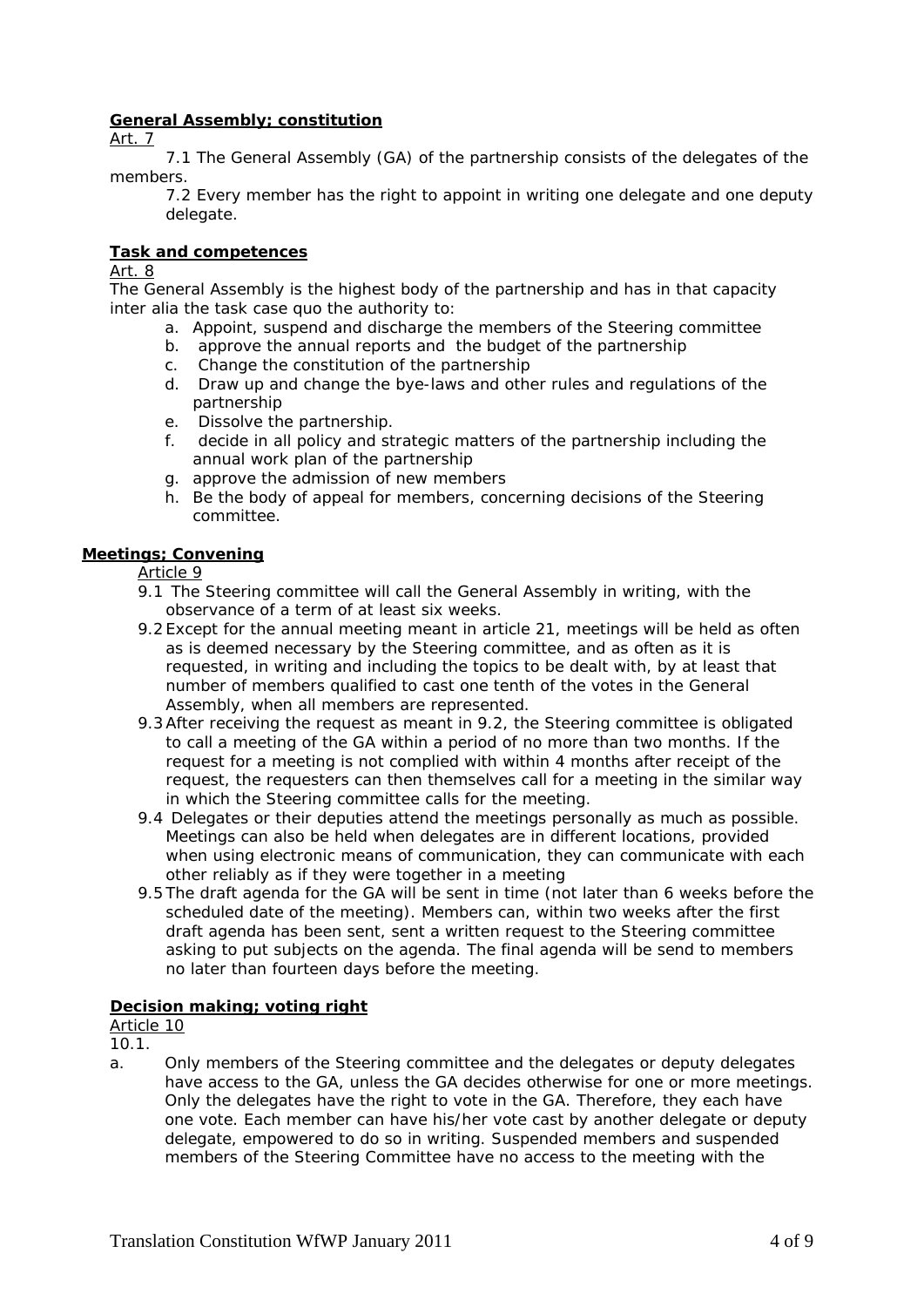exception of that section of the meeting that deals with the decision to suspend or discharge

- b. Decisions can only be taken when at least half the delegates are present or represented at the meeting, on the understanding that members who cannot be present or represented, are counted in order to fix the quorum if they have given latest the day before the GA is held, written (including electronically) comments or voted in writing on subjects that according to the agenda of the GA will be voted on.
- 10.2 An unanimous written decision by all delegates, even when they have not convened in a meeting, has, provided the Steering committee has been informed in advance, the same impact as a decision from the GA. The Hon. Secretary will record such a decision in the Minutes book, while a mention will also be made in the first upcoming meeting of the GA.
- 10.3 Voting on matters will take place verbally, on persons in writing. Accepting proposals by acclamation both on matters and persons is possible only when this occurs on the proposal of the chair and with approval of the meeting. All proposals are decided by an absolute majority of votes  $(50\% + 1)$ , unless the constitution determines otherwise
- 10.4 When the vote ties on matters, the Chair will decide. During elections, the person who has amassed the majority of votes is elected. When no one has gained a majority, if necessary after an intermediate vote, a second vote will be held between the two persons who have amassed the most votes, and that person will be elected who has amassed the majority of the votes. When in that second vote, the vote ties, chance will decide.
- 10.5 Votes are defined as valid casted votes. Abstentions are not valid votes, unless the constitution states otherwise. The persons who cast abstentions or invalid votes are only counted to determine the quorum.
- 10.6 A judgement concerning the results of an election is binding when pronounced by the chair during a meeting. When, however, immediately following the pronunciation of this judgement the accuracy of this statement is disputed, a new vote will take place when the majority of the meeting or, when the original vote did not occur by call or in writing, a voting member so desires. Through this new vote, the legal consequences of the original vote are invalid.

# **Direction; Minutes**

### Article 11

- 11.1 The Chair of the Steering committee will lead the meetings. In her absence one of the other members of the Steering committee will act as Chair of the meeting.
- 11.2 The Hon. Secretary or a member of the Steering committee assigned by the Chair will record the matters discussed at the meeting as minutes. These minutes will be put on the agenda and approved during the following general assembly meeting.

### **The Steering committee , composition, election and appointment** Art. 12

- 12.1. The Steering committee is tasked with managing the partnership, while observing what is determined in article 13. The Steering committee is accountable to the GA. The members of the Steering committee execute the decisions of the GA and implement the general policy of the partnership in accordance with the decisions of the GA.
- 12.2.a. The Steering committee consists of at least three and at a maximum nine persons, Chair, Honorary secretary and Treasurer included.
	- b. Only members of a member can be appointed in the Steering committee. They are nominated by Members for election (not necessarily by their own organization).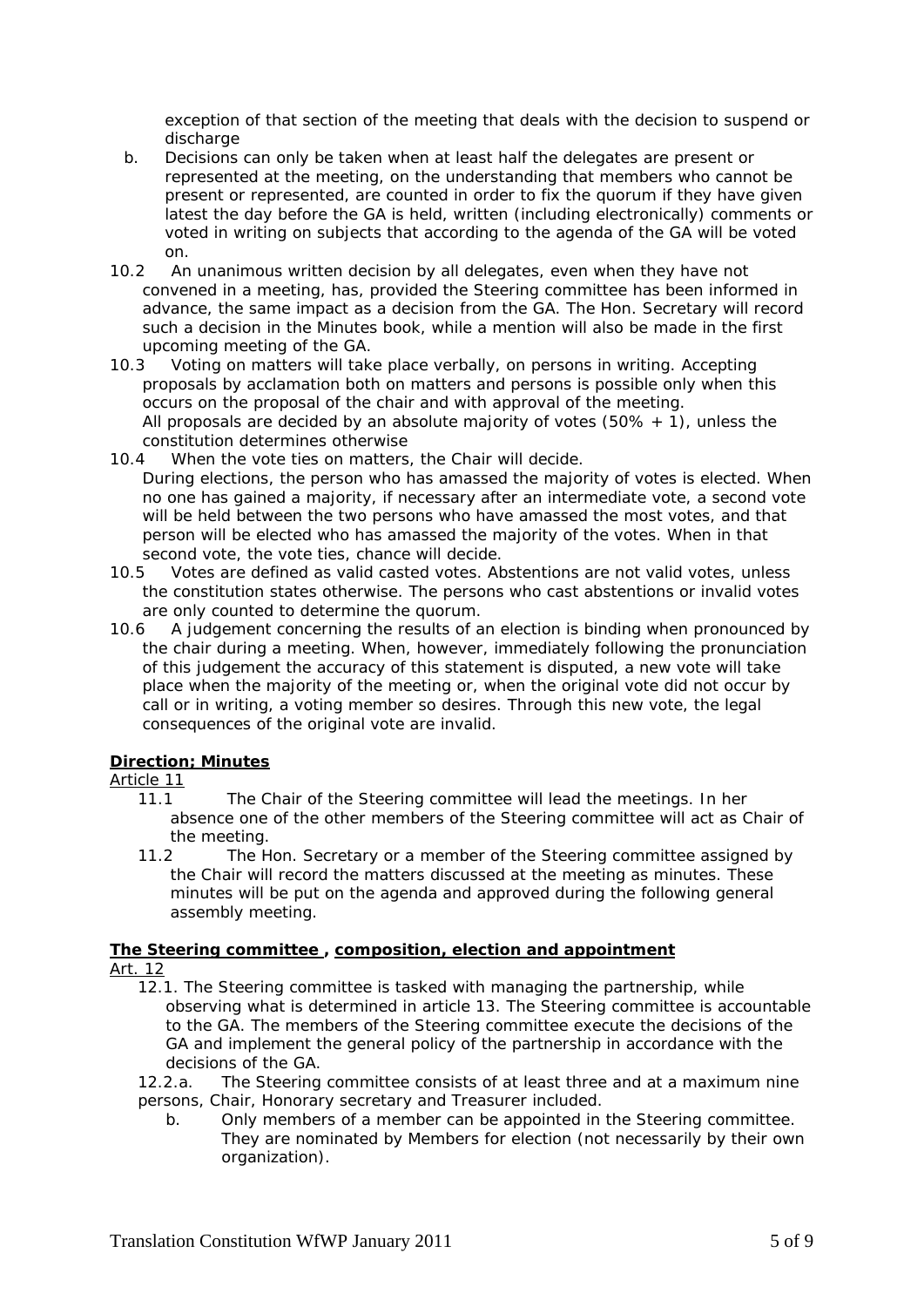- c. Chair, Hon. Secretary and Hon. Treasurer will be elected and appointed in position.
- d. The Steering committee divides the other roles as mentioned in the By Laws/ IRR amongst themselves.
- 12.3 The partnership strives for a well-balanced geographical spread of the origin of the Steering committee members with exception of the Chair, Hon. Secretary and Hon. Treasurer.
- 12.4 The members of the Steering committee will be elected for a term of three (3) years at the maximum. They can be re-elected for a consecutive term of three (3) years. The Steering committee designs a timetable for rotation based on the above and in such a way that continuity in management is guaranteed.
- 12.5 The GA can suspend or dismiss a member of the Steering Committee. For this decision a majority of two/third of valid casted votes is required. A suspension that is not followed by dismissal within three months ends by expiration of this term.
- 12.6 Members of the Steering committee are allowed to resign provided they do so in writing with at least three-month's notice.
- 12.7 By way of the bye-laws/ IRR, the GA can design explicit regulations concerning the way of appointing, suspending, dismissing, election of deputy members of the Steering committee.

### **Task and competences of the Steering committee**

- Art. 13
- 13.1 The Steering committee has *inter alia* the task:
	- a. to prepare the strategy and the policy of the partnership
	- b. to supervise the activities of the Secretariat of the partnership
	- c. to execute the decisions of the GA in accordance with the objectives of the partnership.

13.2 The members of the Steering committee act independently (without order or consultation) of the members and only serve the interest of the partnership and not (also) interest of one of the members.

13.3 More detailed regulations concerning task and way of acting of the Steering committee can agreed upon in the Bye-Laws and other regulations, approved by the GA.

13.4 When the Steering committee is incomplete it keeps its competence.

# **Voting right of Steering committee members**

### Art 14

14.1 Every Steering committee member has one vote in the Steering committee meetings. When the vote ties, the chair has the casting vote.

14.2 A Steering committee member does not have a vote concerning subjects regarding herself personally in any way, the majority of the Steering committee members present or represented at the meeting being the sole judge of that.

### **Reimbursements**

Art 15

 In the bye-laws/ IRR, the GA can set specific rules concerning the payment of possible compensation and reimbursements to members of the Steering committee, for activities done by them.

# **Representation**

Art. 16

16.1 Two of the following Steering Committee members, be it the Chair, the Hon. Secretary and the treasurer, together are entitled to represent the partnership both in legal proceedings and extrajudicial matters. They can be represented by another member of the Steering committee (SC) with authorization from the SC.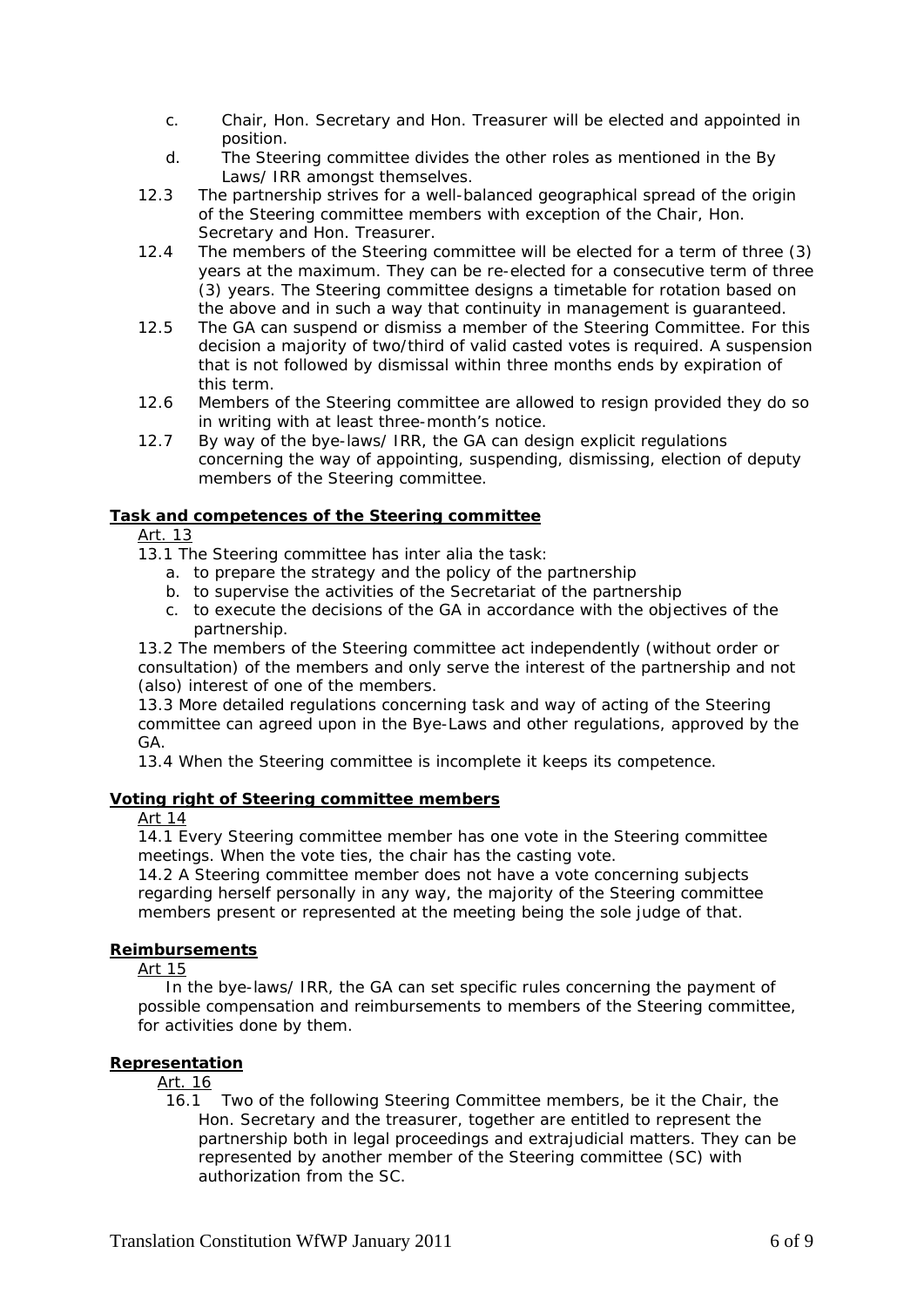16.2 In the light of adequate execution of their duties, The Steering committee can give limited or general power of attorney to the treasurer within the financial framework as approved by the GA.

## **Secretariat**

# Art 17

17.1 The partnership is supported by a Secretariat with professional employees. The Steering committee leads the secretariat. The Steering committee appoints and dismisses the employees of the secretariat. By proposal of the Steering Committee the GA decides where the seat of the secretariat will be.

### **Financial means**

Art 18

18.1 a. The funds of the partnership consist *inter alia* of:

- Voluntary contributions
- Donations
- Subsidies and grants
- Sponsorship
- Testamentary dispositions and legacies

b. Testamentary dispositions are only accepted by the partnership under the privilege of inventory/ description.

### **Liability**

Art. 19

19.1. The partnership is only liable for debts it incurred with its own assets; members are not individually liable for debts of the partnership.

- 19.2.a. No single member of the Steering committee is individually responsible for the debts of the partnership. The partnership exempts any member or former member of the Steering committee from claims against him/her related to qualified tasks on behalf of the partnership. The Steering committee has the liberty to further expand this exemption to other persons with relation to qualified authorised tasks on behalf of the partnership.
- 19.2.b. When determined in court in highest appeal, that there is a question of unlawful act of a Steering committee member, or gross guilt or malicious intention that has lead to liability of the partnership because the act has been imputed to the partnership, paragraph a. will not be applicable.
	- 19.3. The partnership accepts no responsibility whatsoever for personal loss, damage, or accident incurred or experienced by a person –who is not employed by the partnership- during tasks or travels on behalf of the partnership.

# **FINANCIAL YEAR/ACCOUNTING AND ANNUAL REPORTS**

Article 20

- 20.1 The financial year is the calendar year.
- 20.2 The Steering committee is obliged to keep records of the partnership's financial status and to keep the pertaining records in such a manner that the rights and obligations of the partnership can be known at any time.

20.3 The Steering Committee is obliged to save the records, meant in section 2 and those meant in article 21, for seven (7) years.

### **Annual meeting, treasury committee, etcetera**

Art. 21

21.1 Within six months after the end of each financial year, the GA (annual meeting) will convene, unless the GA extends this period.

The Steering committee will present its annual report in this meeting, concerning the affairs and policy of the partnership. It will present the balance sheet and overview of financial income and expenses with a motivation to the GA for approval. All members of the Steering committee will sign the documents; if one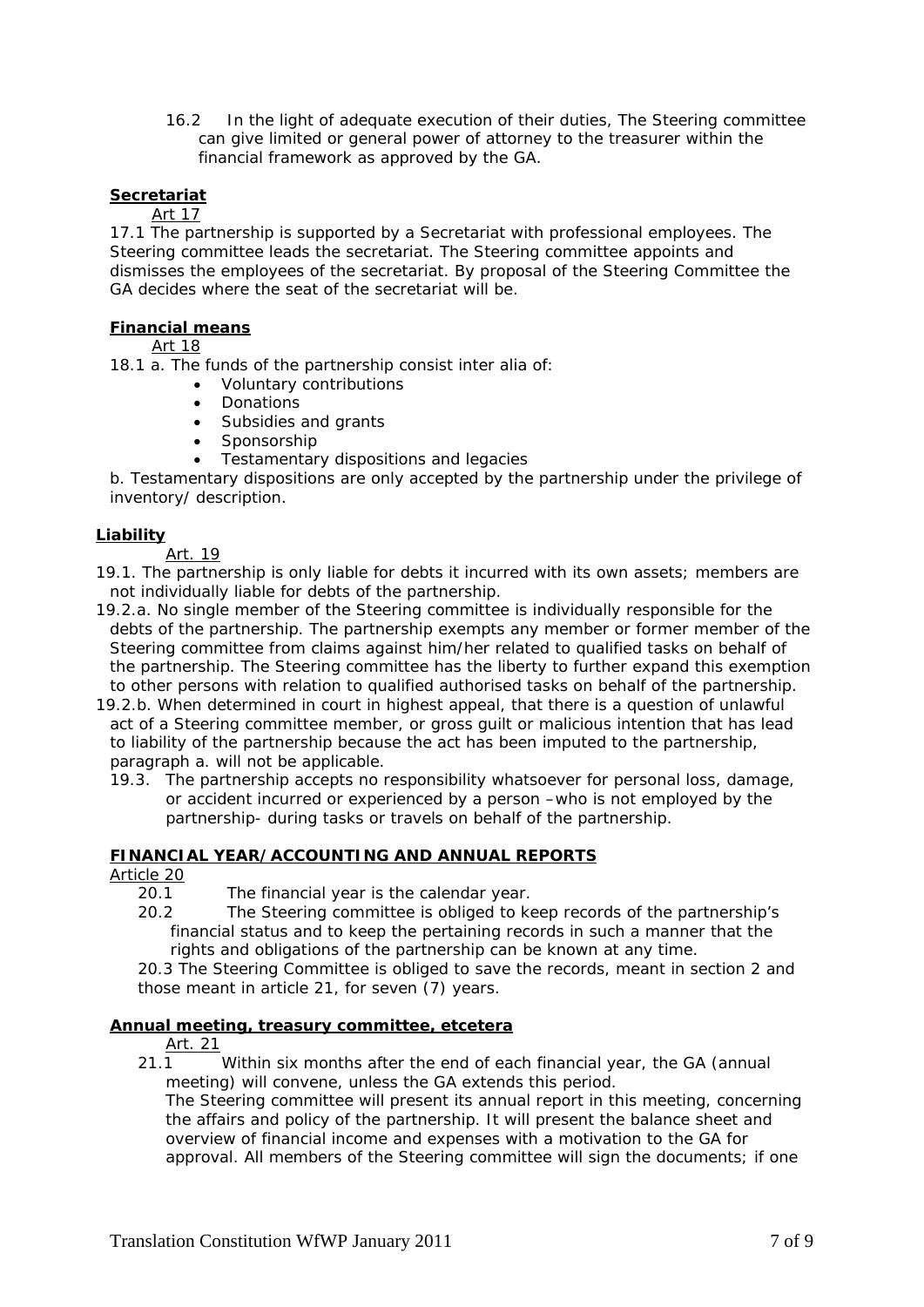or more signatures are missing, then this will be noted with a notification of the grounds.

21.2 a. The Steering committee will appoint, on recommendation of the treasurer, a registered public accountant to check the books of the association. The GA reserves the right at all times to appoint a different certified expert. The Steering committee is obliged to confer to this accountant all information he/she desires, and if he/she so wishes to show him/her the assets and funds of the partnership as well as give access to the records and documents of the partnership.

b. When the appointment of the expert as mentioned in the previous paragraphs is not forthcoming, the legal rule of a Finance committee consisting of two (2) members will be upheld. The GA will appoint the members of the Finance committee. The Finance committee will, after investigation of the records and documents, advise the members on approval or disapproval of the income and expenditure overview (annual account). Only those who have been nominated by a member of the partnership because of their expertise can be elected and appointed as such by the GA.

21.3 Approval of the accounts and justification by the GA will not exempt the Steering Committee. The decision whether the exemption is granted, has to be put on the agenda and decided as a separate item.

# **AMENDMENT OF THE ARTICLES**

Article 22

- 22.1 Amendment of the statutes can only take place after a decision of the GA, convened with the specific announcement of intention of proposing amendments to the constitution
- 22.2 The persons who have called the meeting of the GA to deliberate the proposal to change the statutes, shall send a copy of the proposal containing verbatim account of the proposed amendment(s) at least three months prior to the day of the meeting to all members as well as lay them publically in a suitable location for inspection by all delegates and members - electronic reviewing included- until the end of the day of the meeting
- 22.3 The decision to amend the statutes can only be made through a meeting of the GA in which at least two-thirds of the total number of representatives are present or represented, with a majority of two-thirds of all casted votes. Art. 23
- 1. The amendment of the statutes will not go into effect until after a public notary has drawn up a Dutch legal deed. Each member of the Steering Committee is qualified to have the deed passed.
- 2. The members of the Steering committee are obliged to deposit an authentic copy of the amendment and a full text of the amended statutes, at the office of the Dutch Chamber of Commerce where the partnership has its seat.

# **WINDING UP AND LIQUIDATION OF THE PARTNERSHIP**

### Article 24

- 1. The association can be dissolved by a decision of the GA taken with two-thirds of the number of votes in a meeting wherein at least two-thirds of the delegates are present or represented. Furthermore, the partnership can be dissolved in other cases as established by law (article 19 Book 2 Civil Code).
- 2. With the call for meetings to members, as meant in section 1 of this article and article 9 of these statutes, it should be specified that the meeting is called to dissolve the partnership. The term for calling such meetings should be at least six (6) months.
- 3. When a decision to wind up the partnership does not include appointed liquidators, then the Steering Committee will execute the liquidation according to the Law.